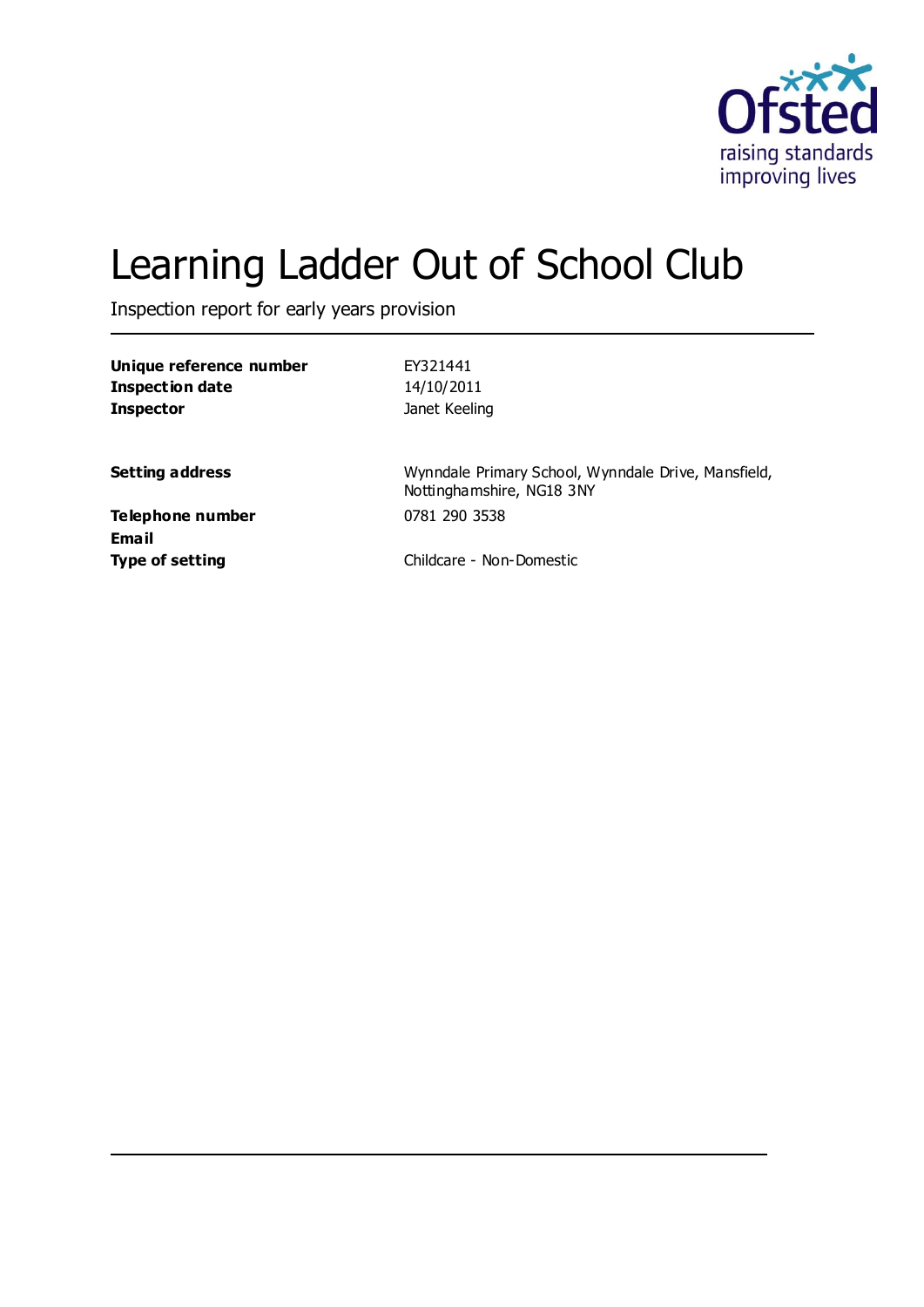The Office for Standards in Education, Children's Services and Skills (Ofsted) regulates and inspects to achieve excellence in the care of children and young people, and in education and skills for learners of all ages. It regulates and inspects childcare and children's social care, and inspects the Children and Family Court Advisory Support Service (Cafcass), schools, colleges, initial teacher training, work-based learning and skills training, adult and community learning, and education and training in prisons and other secure establishments. It assesses council children's services, and inspects services for looked after children, safeguarding and child protection.

If you would like a copy of this document in a different format, such as large print or Braille, please telephone 0300 123 1231, or email enquiries@ofsted.gov.uk.

You may copy all or parts of this document for non-commercial educational purposes, as long as you give details of the source and date of publication and do not alter the information in any way.

T: 0300 123 1231 Textphone: 0161 618 8524 E: enquiries@ofsted.gov.uk W: [www.ofsted.gov.uk](http://www.ofsted.gov.uk/)

© Crown copyright 2011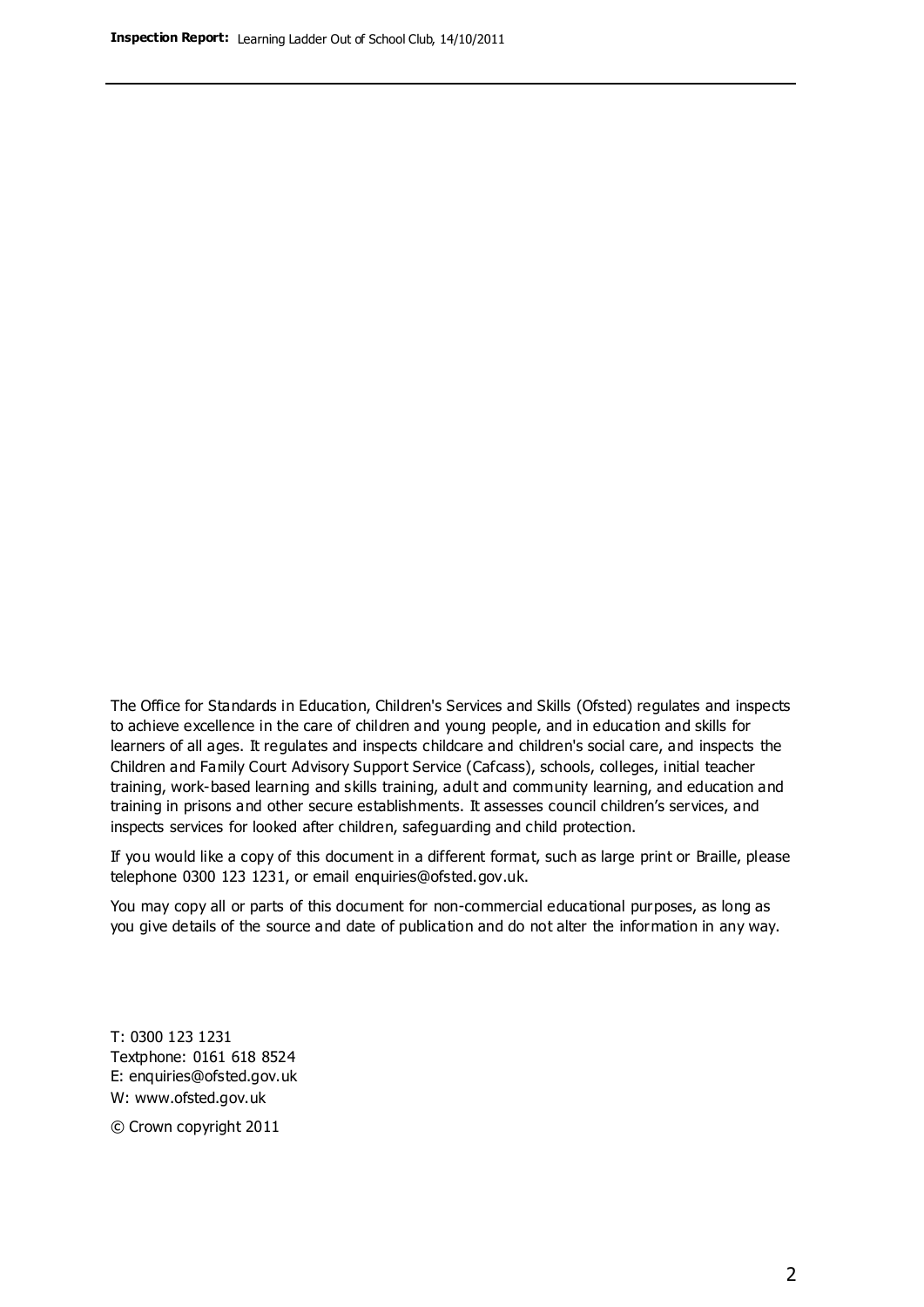### **Introduction**

This inspection was carried out by Ofsted under Sections 49 and 50 of the Childcare Act 2006 on the quality and standards of the registered early years provision. 'Early years provision' refers to provision regulated by Ofsted for children from birth to 31 August following their fifth birthday (the early years age group). The registered person must ensure that this provision complies with the statutory framework for children's learning, development and welfare, known as the *Early* Years Foundation Stage.

The provider must provide a copy of this report to all parents with children at the setting where reasonably practicable. The provider must provide a copy of the report to any other person who asks for one, but may charge a fee for this service (The Childcare (Inspection) Regulations 2008 regulations 9 and 10).

Children only attend this setting before and/or after the school day and/or during the school holidays. The judgements in this report reflect the quality of early years provision offered to children during those periods.

The setting also makes provision for children older than the early years age group which is registered on the voluntary and/or compulsory part(s) of the Childcare Register. This report does not include an evaluation of that provision, but a comment about compliance with the requirements of the Childcare Register is included in Annex B.

Please see our website for more information about each childcare provider. We publish inspection reports, conditions of registration and details of complaints we receive where we or the provider take action to meet the requirements of registration.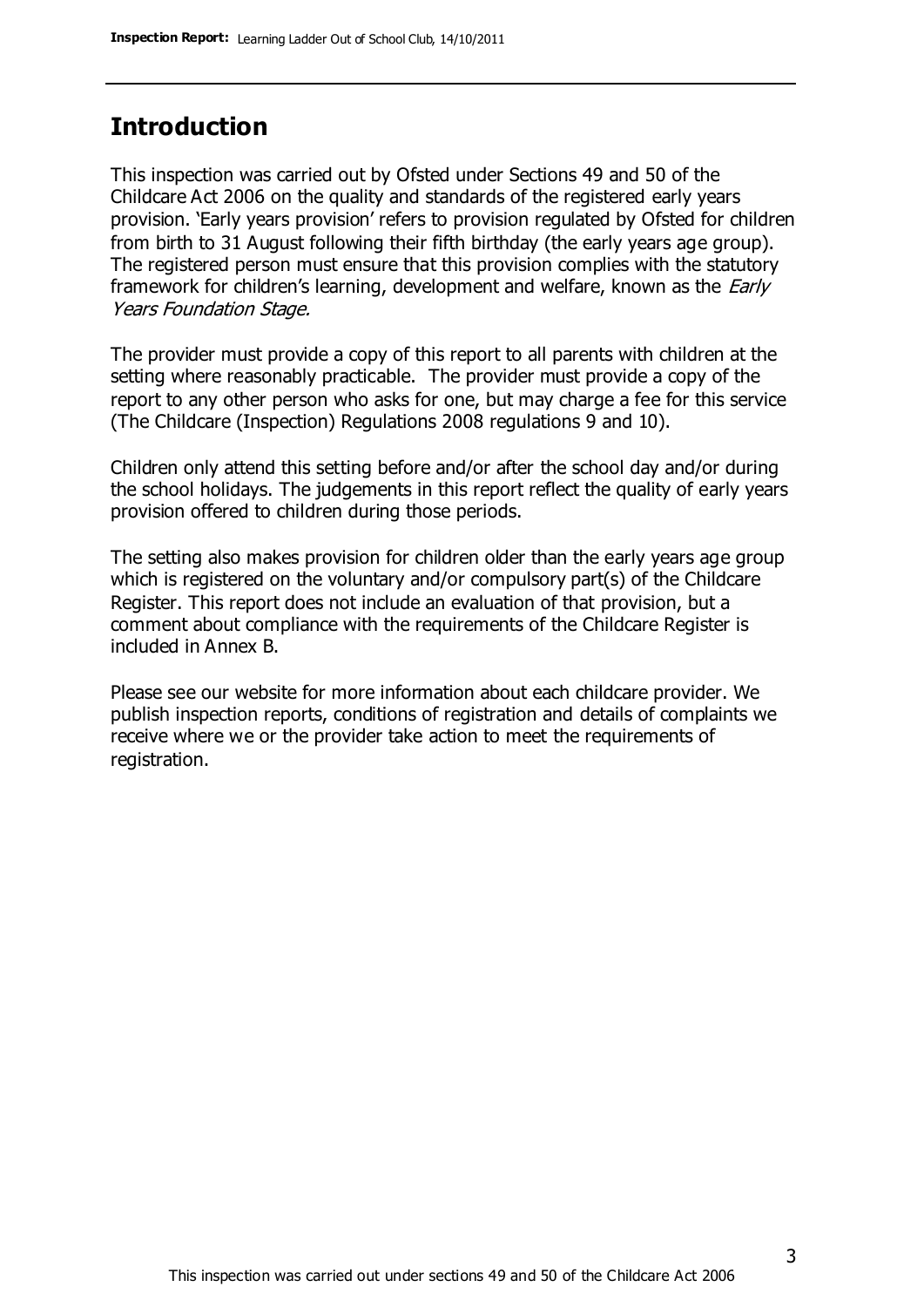### **Description of the setting**

Learning Ladder Out of School Club opened in 2006 and is privately run. It operates from the Partnership Room at Wynndale Primary School in Mansfield, Nottinghamshire. Children have access to an enclosed, outdoor play area. The club serves children and families from the local and surrounding areas.

A maximum of 24 children from three years to under eight years may attend the club at any one time. The club also provides care for children from eight years to 11 years. There are currently 32 children on roll, and of these four are within the early years age group. Children attend for a variety of sessions. The club opens Monday to Friday from 3.30pm to 6pm during school term time. The holiday club opens Monday to Friday from 8am to 6pm.

The club has procedures in place to support children with special educational needs and/or disabilities, and is able to support children for whom English is an additional language. The club is registered by Ofsted on the Early Years Register and on the compulsory and voluntary parts of the Childcare Register.

There are three members of staff who work directly with the children. Of these, two hold National Vocational Qualifications (NVQs) at level 3. The club receives support from the local authority.

### **The overall effectiveness of the early years provision**

Overall the quality of the provision is good.

Children share warm and friendly relationships with staff and their peers and, as a result, they are happy and settled at the club. They engage in a range of enjoyable activities which support their individual interests and learning needs. Staff provide an inclusive and welcoming service where the uniqueness of each child is valued and respected. Staff are friendly, supportive and act as positive role models. Meaningful partnerships with parents have been established, while links with other early years professionals at the host school are developing. All staff demonstrate a positive commitment towards the sustained and continuous improvement of the club, which is well placed to develop further in the future.

### **What steps need to be taken to improve provision further?**

To further improve the early years provision the registered person should:

- develop further the process of self-evaluation in order to gain the views of all staff members
- develop further links with other early years professionals at the host school in order to fully support children's ongoing learning.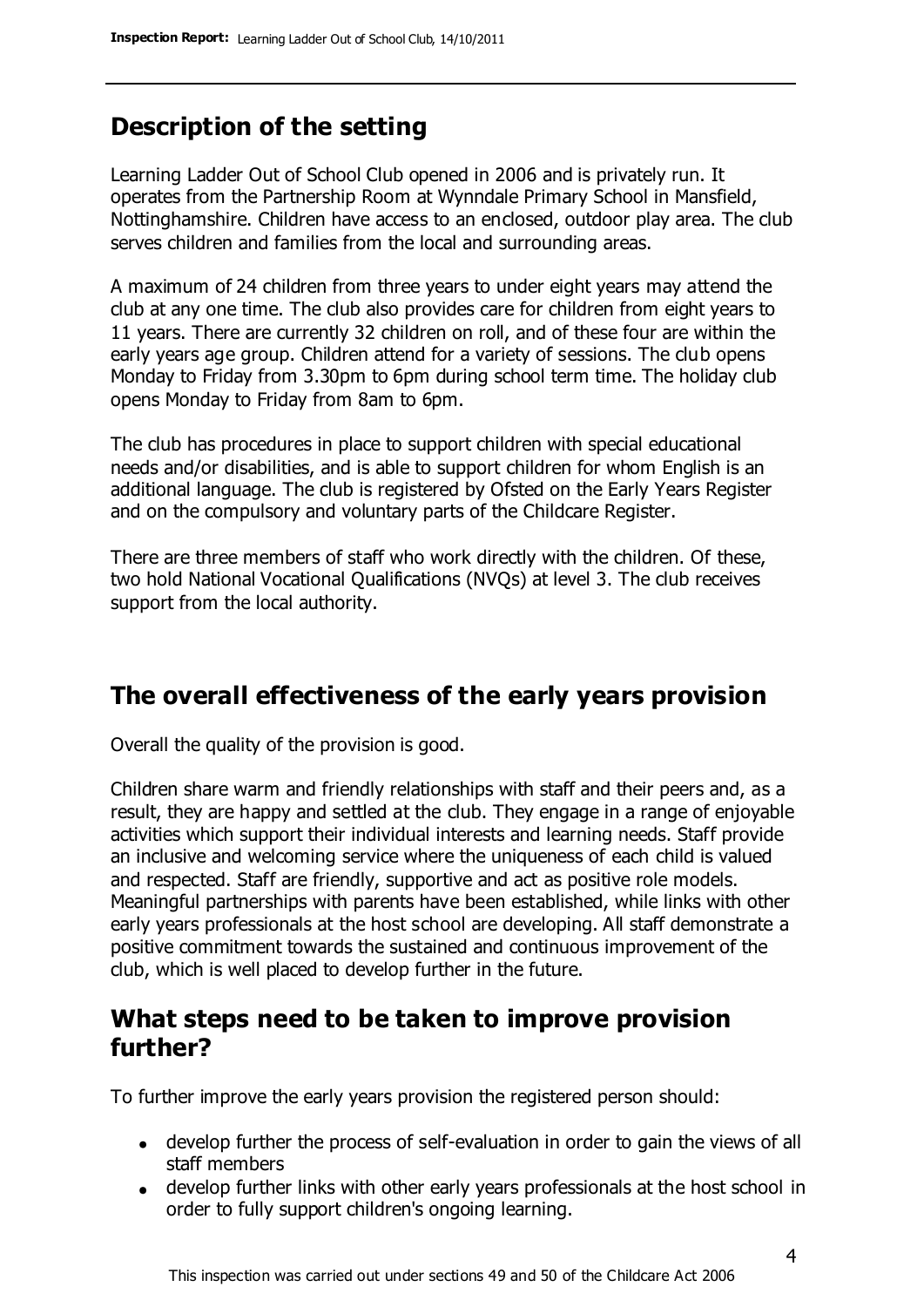### **The effectiveness of leadership and management of the early years provision**

Children are safeguarded effectively. Staff have a good understanding of their roles and responsibilities while protecting children in their care. This includes their duty to record and report any concerns and to share the club's safeguarding policy with parents on admission. Effective recruitment, vetting and selection procedures are in place, which ensures children are cared for by suitable adults. Staff hold up-todate first aid qualifications, ensuring they can respond appropriately in the event of an accident. Risk assessments and daily checks are completed, ensuring risks to children are minimised. Written fire evacuation procedures are in place and staff ensure that regular fire drills are completed. Written policies and procedures are in place for the effective running of the club. Staff routinely verify the identity of all visitors and have effective procedures in place for the safe arrival and collection of children.

The deployment of resources is good. For example, available space is used very effectively to support the children's individual needs, while staff are deployed successfully to ensure children are supervised safely at all times. Staff are positive role models. They are friendly, calm and supportive. They warmly interact with the children during play and respond to their individual needs and, as a result, children feel safe and secure. Staff work well as a team and have a good understanding of their roles and responsibilities. The manager and staff are committed to improving outcomes for children and demonstrate a positive attitude towards the sustained and continuous improvement of the club. Systems for monitoring and evaluating the quality of the service provided are in place, although, not all staff have been able to fully contribute their ideas. Staff actively promote equality and diversity and ensure that all children are fully integrated into the club.

Meaningful partnerships with parents and carers have been firmly established. There is a regular exchange of information and staff keep parents up-to-date about aspects of children's care and progress. A parents' notice board ensures that parents and carers have access to information about the running of the club. For example, their policies and procedures, registration certificate and public liability insurance are displayed. Feedback from parents during the inspection was very positive. They said that their children are happy, kept safe and enjoy a wide range of activities during their time at the club. They also commented on the friendly and approachable staff, who are flexible in meeting the needs of both their children and family commitments. Staff are fully aware of the importance of working in partnership with other providers of the Early Years Foundation Stage framework and links with other early years professionals at the host school are developing.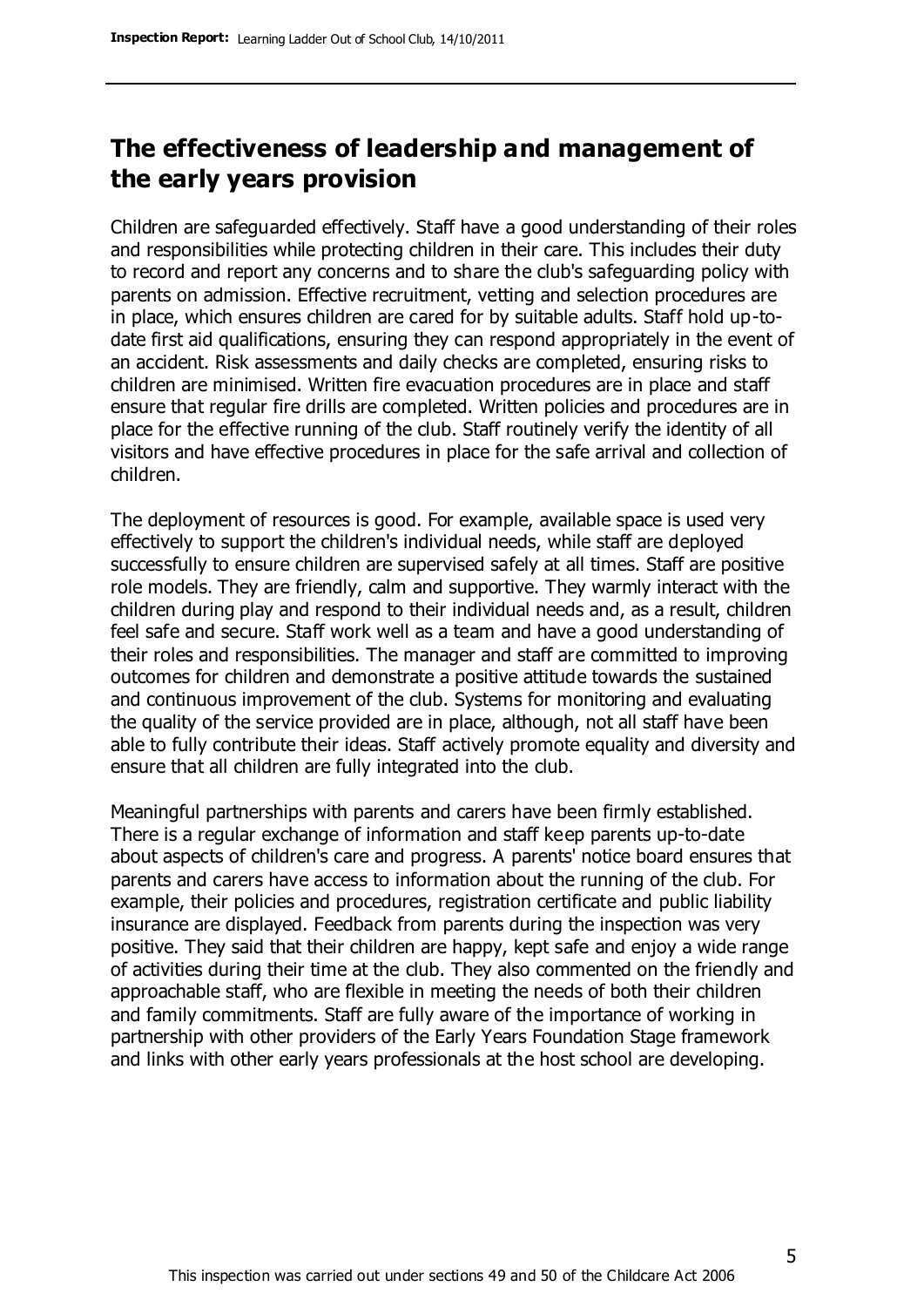### **The quality and standards of the early years provision and outcomes for children**

Children benefit from a welcoming environment. They are busy, interested and fully engaged. Staff are calm and spend quality time interacting and supporting children and, as a result, children clearly enjoy attending the club. All required documentation is completed on the child's admission which records children's individual needs. Consequently, children are cared for according to their parents' wishes. All children are valued and treated with equal concern, with any specific requirements being met sensitively through discussion with parents. Staff know the children very well. They observe and assess them as they play and use information gained to fully support children's individual needs and interests. Children's contributions within the club are valued and their sense of belonging is fostered well. For example, they are fully involved in the planning of activities and menus, and are encouraged to display their creative work in the club's art gallery. Feedback from children during the inspection confirmed that they are happy and that they enjoy the range of activities that are available.

Children are familiar with the daily routines and look forward to meeting up with their friends. They access an exciting range of activities and games that have been put out in readiness for them. This allows children to make choices and follow their own interests. They are also aware of what other resources are available and confidently ask staff for help and support in setting up activities. One group choose to explore the doctor's surgery in the role play area, while others explore animals in the sand tray. At the creative table children enjoy making items for the Halloween display board. They carefully design and make their creations using a range of media, such as glitter, glue, pompoms, and paper. Children are proud of their own achievements and proudly show staff their finished work. Children also access a range of books, writing materials, board games and computers to support their learning and interests. There is huge excitement and laughter as a group of children engage in a twisting game. They cooperate very well together, but they soon lose their balance and tumble onto one another. Children play well independently and with their peers and show respect for each other as they share and take turns. Older children in the group are aware of the younger children's needs, and they are caring and offer support when needed. Children have good opportunities to develop their physical skills and have daily access to the outdoor areas. They relish being outdoors in the fresh air where they engage in a wide range of activities. For example, they thoroughly enjoy playing with skipping ropes, bats, balls and skate boards, and enjoy team games, such as rounders and football. Children also have enormous fun as they engage in a wide range of activities while using the parachute.

Children's behaviour in the club is very good. They grow in confidence and selfesteem because they are treated with respect, and because staff give regular praise, encouragement and support. They are fully aware of the club's rules, which they regularly discuss. For example, 'share toys', 'listen to adults' and 'look after new children'. Children learn to stay safe as staff use everyday opportunities to reinforce their knowledge and understanding. For example, staff remind children to use equipment safely and support them as they engage in regular emergency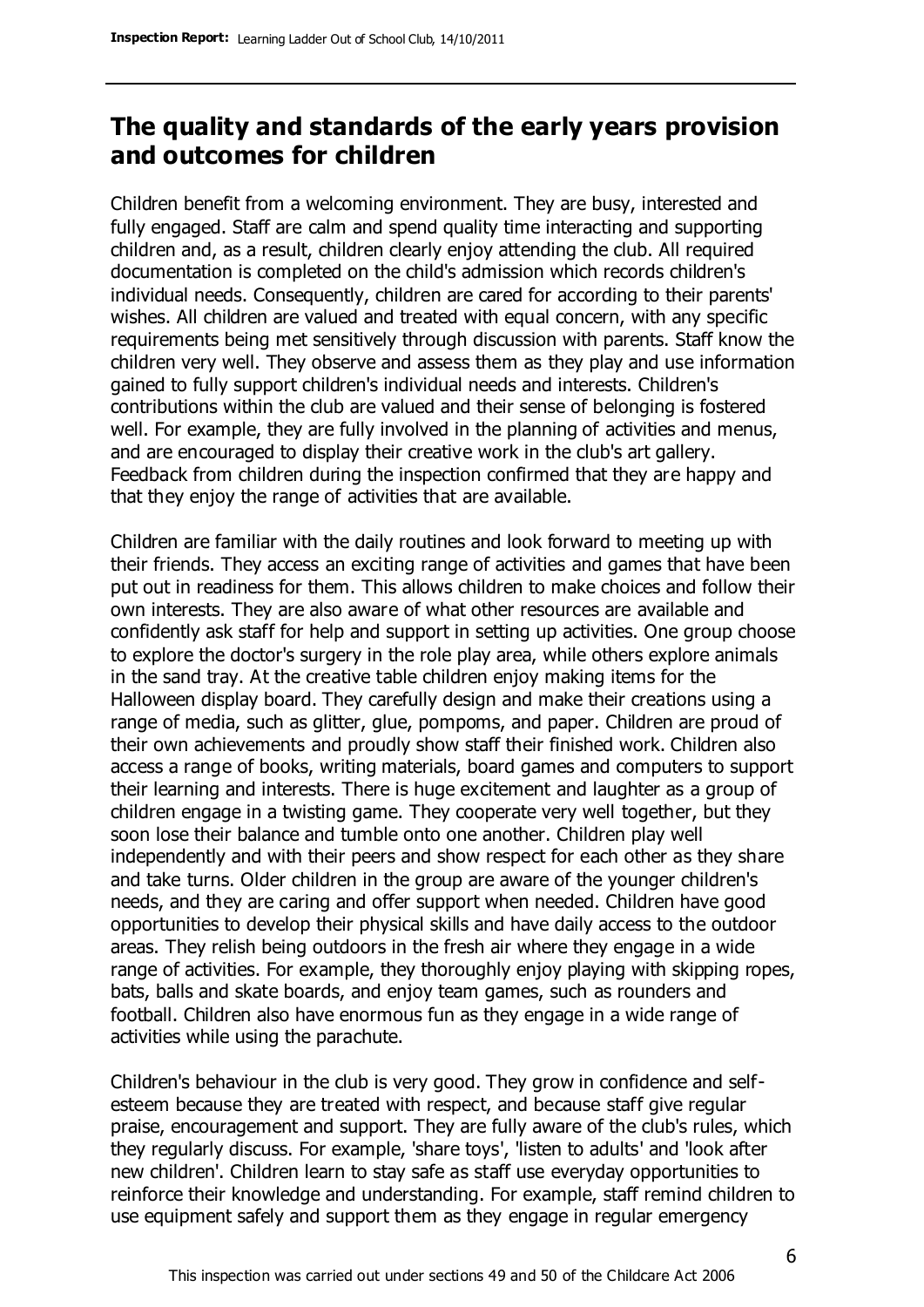evacuation drills. They develop an understanding of diversity as staff encourage positive, open discussion about people's similarities and differences and as they recognise and celebrate festivals throughout the year. Children thoroughly enjoy the food tasting sessions linked to cultural celebrations. Their understanding of good hygiene practises are reinforced throughout the sessions. Healthy lifestyles are promoted well as children access a range of freshly prepared food at tea time and because they engage in a range of physical activities each day. Drinking water is readily available to the children throughout the session, ensuring that they remain hydrated.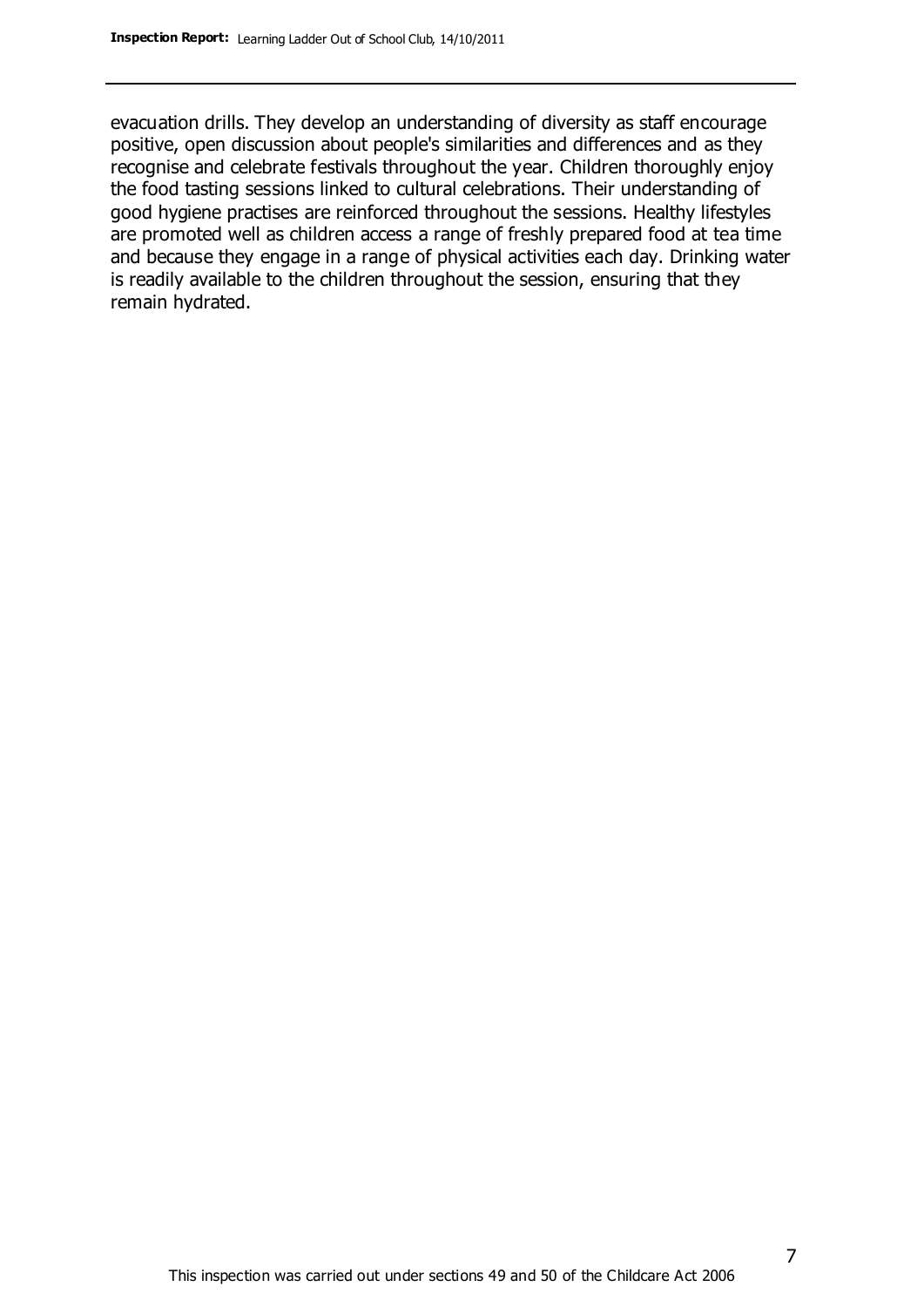### **Annex A: record of inspection judgements**

#### **The key inspection judgements and what they mean**

Grade 1 is Outstanding: this aspect of the provision is of exceptionally high quality Grade 2 is Good: this aspect of the provision is strong Grade 3 is Satisfactory: this aspect of the provision is sound Grade 4 is Inadequate: this aspect of the provision is not good enough

#### **The overall effectiveness of the early years provision**

| How well does the setting meet the needs of the      |  |
|------------------------------------------------------|--|
| children in the Early Years Foundation Stage?        |  |
| The capacity of the provision to maintain continuous |  |
| improvement                                          |  |

#### **The effectiveness of leadership and management of the early years provision**

| The effectiveness of leadership and management of the             |  |
|-------------------------------------------------------------------|--|
| <b>Early Years Foundation Stage</b>                               |  |
| The effectiveness of leadership and management in embedding       |  |
| ambition and driving improvement                                  |  |
| The effectiveness with which the setting deploys resources        |  |
| The effectiveness with which the setting promotes equality and    |  |
| diversity                                                         |  |
| The effectiveness of safeguarding                                 |  |
| The effectiveness of the setting's self-evaluation, including the |  |
| steps taken to promote improvement                                |  |
| The effectiveness of partnerships                                 |  |
| The effectiveness of the setting's engagement with parents and    |  |
| carers                                                            |  |

### **The quality of the provision in the Early Years Foundation Stage**

The quality of the provision in the Early Years Foundation Stage  $\vert$  2

### **Outcomes for children in the Early Years Foundation Stage**

| <b>Outcomes for children in the Early Years Foundation</b>    |  |
|---------------------------------------------------------------|--|
| <b>Stage</b>                                                  |  |
| The extent to which children achieve and enjoy their learning |  |
| The extent to which children feel safe                        |  |
| The extent to which children adopt healthy lifestyles         |  |
| The extent to which children make a positive contribution     |  |
| The extent to which children develop skills for the future    |  |

Any complaints about the inspection or report should be made following the procedures set out in the guidance available from Ofsted's website: www.ofsted.gov.uk